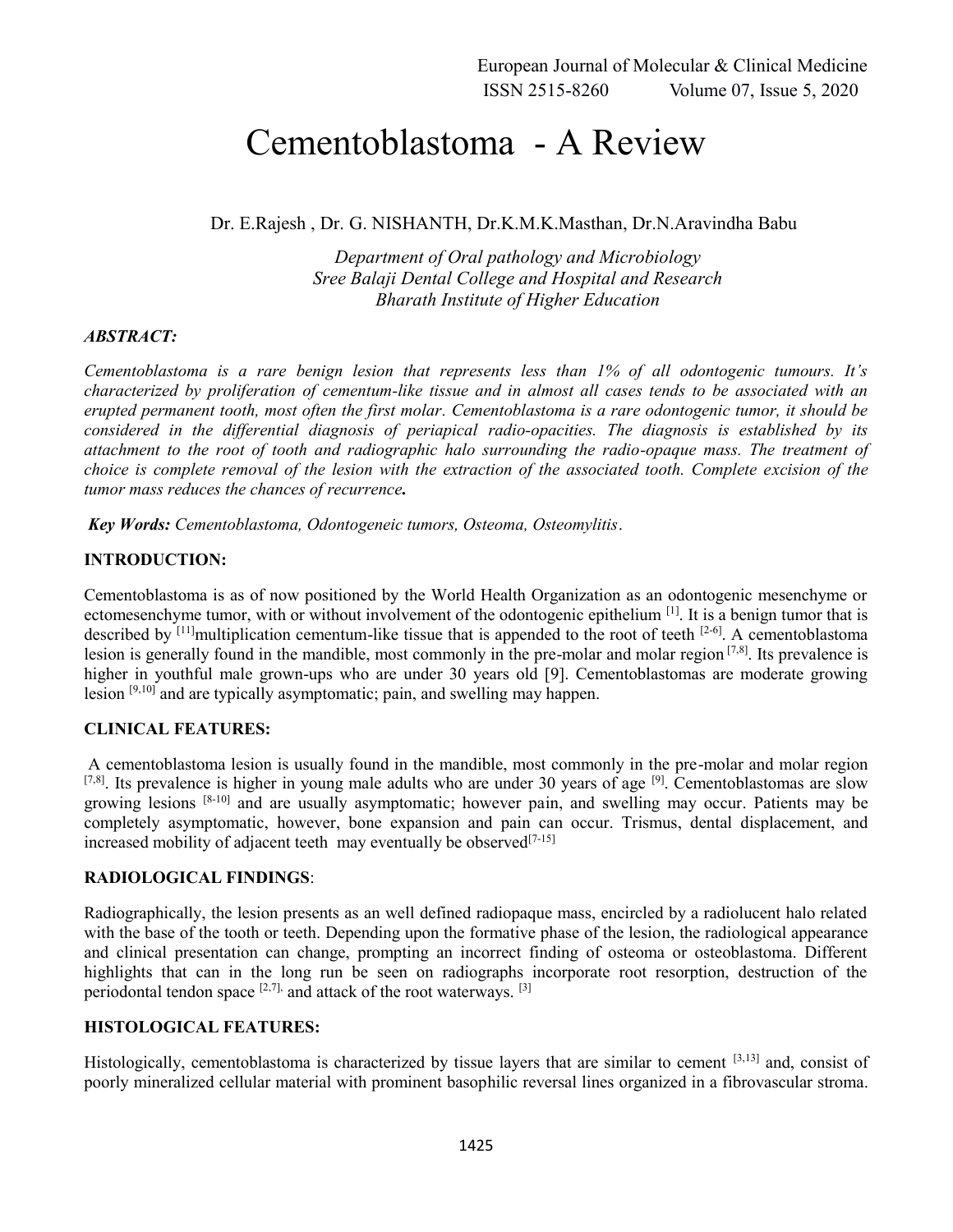Prominent cementoblasts [12], irregular lacunae [3,8,15], increased activity of cementoblasts and cementoclasts [2], and trabeculae of uncalcified matrix perpendicular to the surface are typical characteristics of this lesion.<sup>[16-18]</sup>

#### **DIFFERENTIAL DIAGNOSIS**:

The most troublesome challenge in the differential determination of cementoblastoma is osteoblastoma. These two tumors may display the equivalent histomorphology [18], yet they vary in their origin <sup>[2]</sup>. A few authors shield the odontogenic origin as a premise to separating cementoblastoma from osteoblastoma. This is because in cementoblastoma, the lesion is essential for the root structure of the elaborate tooth brought about by neoplastic cementoblasts that produce mineralized material that wires with a tooth root structure  $[7,17,18]$ . Affirming this, Cundiff [7] introduced a case in which the development of a cementoblastoma was radiographically followed for over four years. He portrayed uncommon discoveries, for example, a slight development of the periodontal tendon space, until the total expulsion of the tumor when it was 3 cm in breadth. Osteoblastomas are tippically isolated from the nearby tooth by a hindrance that is framed by the periodontal ligament [18]. Segments of tissue that are like nonmineralized cementum that are situated on the fringe of the mass likewise uphold the presence of a cementoblastoma [14]. Both cementoblastomas and osteoblastomas may cause root resorption [18]. Notwithstanding osteoblastoma, the differential conclusion of cementoblastoma should likewise incorporate osteosarcoma [1], osteoma  $[8]$ , central sclerosing osteomyelitis, osteoesclerosis, and fibrous dysplasia  $[12,13]$ .

### **MANAGEMENT:**

The recommended treatment of cementoblastomas consists of the surgical removal of the lesion along with the tooth/teeth and/or structures that are affected, followed by complete curettage of the area or the peripheral osteotomy of the entire region [14]. When an early diagnosis is made, the treatment may involve the complete excision of the lesion with preservation of the involved tooth, thorough endodontic treatment [17] and, in some cases, apicoectomy [15]. For those cases in which a late diagnosis is made and the tumor has already achieved major proportions, as in this report, the complete removal of the lesion and associated structures is recommended due to the unlimited growth potential [8,17] and eventual recurrence. In these cases, the surgical procedure must be performed under general anesthesia  $^{[12]}$ , which ensures a less stressful intraoperative time for the patient and for the surgical team. As we observed in the present case, the initial surgery under local anesthesia resulted in surgical failure because the surgeon was not able to achieve the final objective of the complete removal of the lesion. In addition, the patient was exposed to an unnecessary psychological trauma.

#### **RECURRENCE RATE:**

Recurrences are rare if complete tumor enucleation is performed. Brannon et al.  $^{[2]}$ , stated that recurrence is more common when curettage is performed without the extraction of the involved tooth or teeth. Mandibular expansion and perforation of the cortex are clinical signs of recurrence  $[2,9]$ . Studies indicate recurrence between 6 months and 1 year after the initial surgery [14].

#### **CONCLUSION:**

Cementoblastoma is a benign tumor with a low recurrence rate but unlimited growth potential. Appropriate treatment consists of the surgical removal, and early diagnosis favors a more conservative surgery with the possibility of preservation of the involved teeth. In cases in which the tumor is detected in advanced stages of development, the teeth should be removed along with the tumor to decrease the possibility of recurrence.

#### **REFERENCES:**

1. Hubber, A.R. and Folk, G.S. (2009) Cementoblastoma. Head and Neck Pathol, 3, 133-135. doi:10.1007/s12105-008-0099-5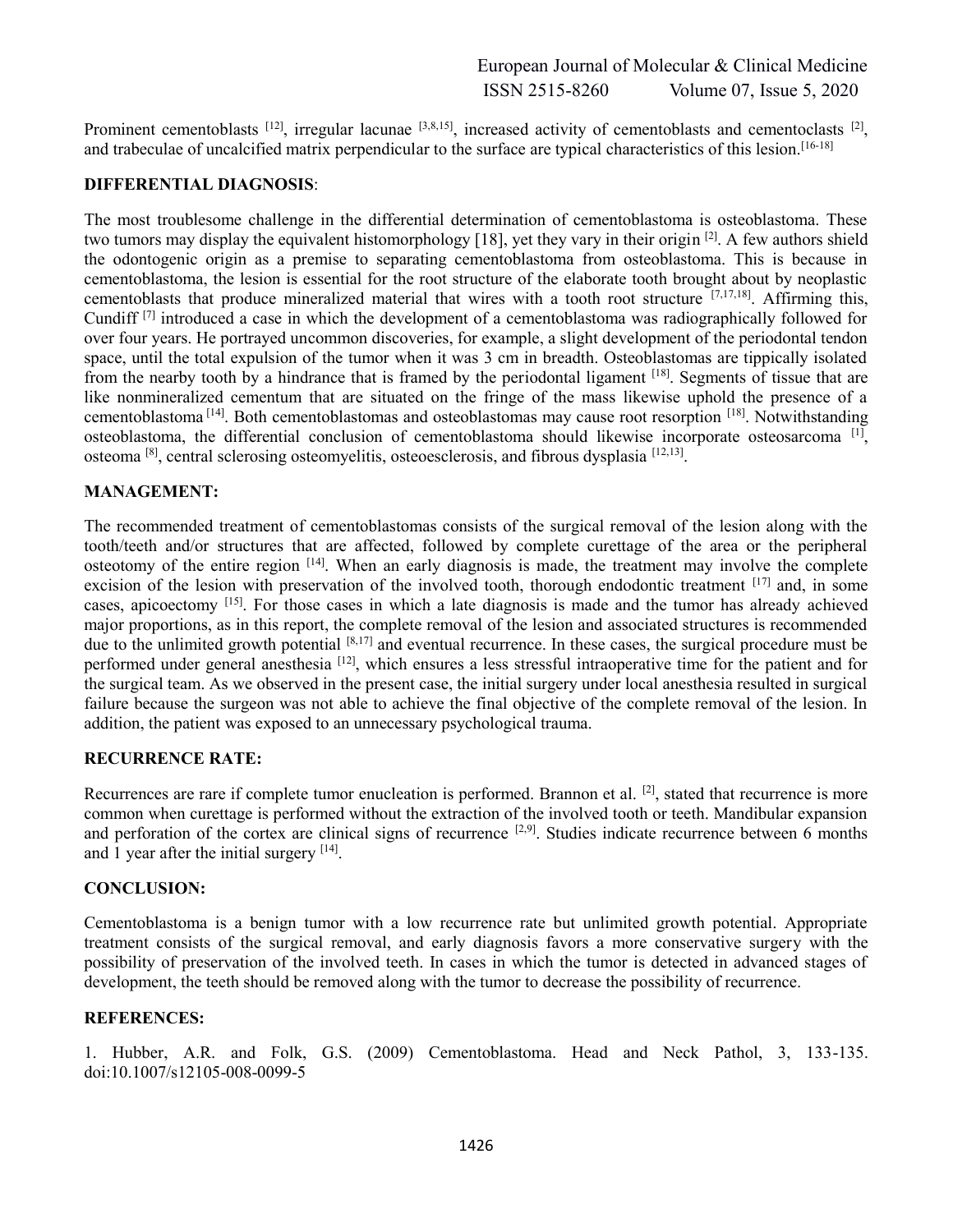European Journal of Molecular & Clinical Medicine ISSN 2515-8260 Volume 07, Issue 5, 2020

2. Brannon, R.B., Fowler, C.B., Carpenter, W.M. and Corio, R.L. (2002) Cementoblastoma: An innocuous neoplasm? A clinicopathologic study of 44 cases and review of literature with special emphasis on recurrence. Oral Surgery, Oral Medicine, Oral Pathology, Oral Radiology, and Endodontology, 93, 311-320. doi:10.1067/moe.2002.121993

3. Ohki, K., Kumamoto, H., Nitta, Y., Nagasaka, H., Kawamura, H. and Ooya, K. (2004) Benign cementoblastoma involving multiple maxillary teeth: Report of a case with a review of the literature. Oral Surgery, Oral Medicine, Oral Pathology, Oral Radiology, and Endodontology, 97, 53-58. doi:10.1016/j.tripleo.2003.08.012

4. Barnes, L., Eveson, J.W., Reichart, P. and Sidransky, D. (2005) World Health Organization Classification of tumours: Pathology and genetics of tumours of the head and neck. IARC Press, Lyon.

5. Lee, Y., Xuan, M., Takata, T., Wang, C., He, Z., Zhou, Z., Mock, D. and Nickai, H. (1998) Odontogenic tumors. Ademographic study of 759 cases in a chinese population. Oral Surgery, Oral Medicine, Oral Pathology, Oral Radiology, and Endodontology, 86, 707-714.

6. Ochsenius, G., Ortega, A., Godoy, L., Penafieli C. and Escobar, E. (2002) Odontogenic Tumors in Chile: A study of 362 cases. Journal of Oral Pathology & Medicine, 31, 415-420. doi:10.1034/j.1600-0714.2002.00073.x

7. Cundiff, E.J. (2000) Developing cementoblastoma: Case report and update of differential diagnosis. Quintessence International, 31, 191-195.

8. Sumer, M., Gunduz, K., Sumer, P.A. and Gunhan, O. (2006) Benign cementoblastoma: A case report. Medicina Oral, Patología Oral Y Cirugía Bucal, 11, 483-485.

9. Zaitoun, H., Kujan, O. and Sloan, P. (2007) An unusual recurrent cementoblastoma associated with a developing lower second molar tooth: A case report. Journal of Oral and Maxillofacial Surgery, 65, 2080-2082. doi:10.1016/j.joms.2006.06.288

10. Vieira, A.P.G.F., Meneses, J.M.S. Jr. and Maia, R.L. (2007) Cementoblastoma related to a primary tooth: A case report. Journal of Oral Pathology & Medicine, 36, 117-119. doi:10.1111/j.1600-0714.2007.00465.x

11. Piattelli, A., Di Alberti, L., Scarano, A. and Piatelli, M. (1998) Benign cementoblastoma associated with an unerupted third molar. Oral Oncology, 34, 229-231.

12. Pontes, F.S.C., Carneiro, J.T. Jr., Ribeiro, A.L.R., Gonçalves, A. Jr., Fonseca, F.P., Pontes, H.A.R. and Pinto, D.S. Jr. (2008) Cementoblastoma previously misdiagnosed as fibrous dysplasia: Report of an uncommon case and discussion of the differential diagnosis. International Journal of Pediatric Otorhinolaryngology Extra, 3, 182-187. doi:10.1016/j.pedex.2008.04.001

13. Infante-Cossio, P., Hernandez-Guisado, J.M., Acosta-Feria, M. and Carranza-Carranza, A. (2008) Cementoblastoma involveing the maxillary sinus. British Journal of Oral and Maxillofacial Surgery, 46, 234-236. doi:10.1016/j.bjoms.2007.03.009

14. Baart, J.A., Lekkas, C. and Van der Waal, I. (1991) Residual cementoblastoma of the mandible. Journal of Oral Pathology & Medicine, 20, 300-302. doi:10.1111/j.1600-0714.1991.tb00932.x

15. Hirai, E., Yamamoto, K., Kounoe, T., Kondo, Y., Yonemasu, H. and Kurokawa, H. (2010) Benign cementoblastoma of the anterior maxilla. Journal of Oral and Maxillofacial Surgery, 68, 671-674. doi:10.1016/j.joms.2009.03.060.